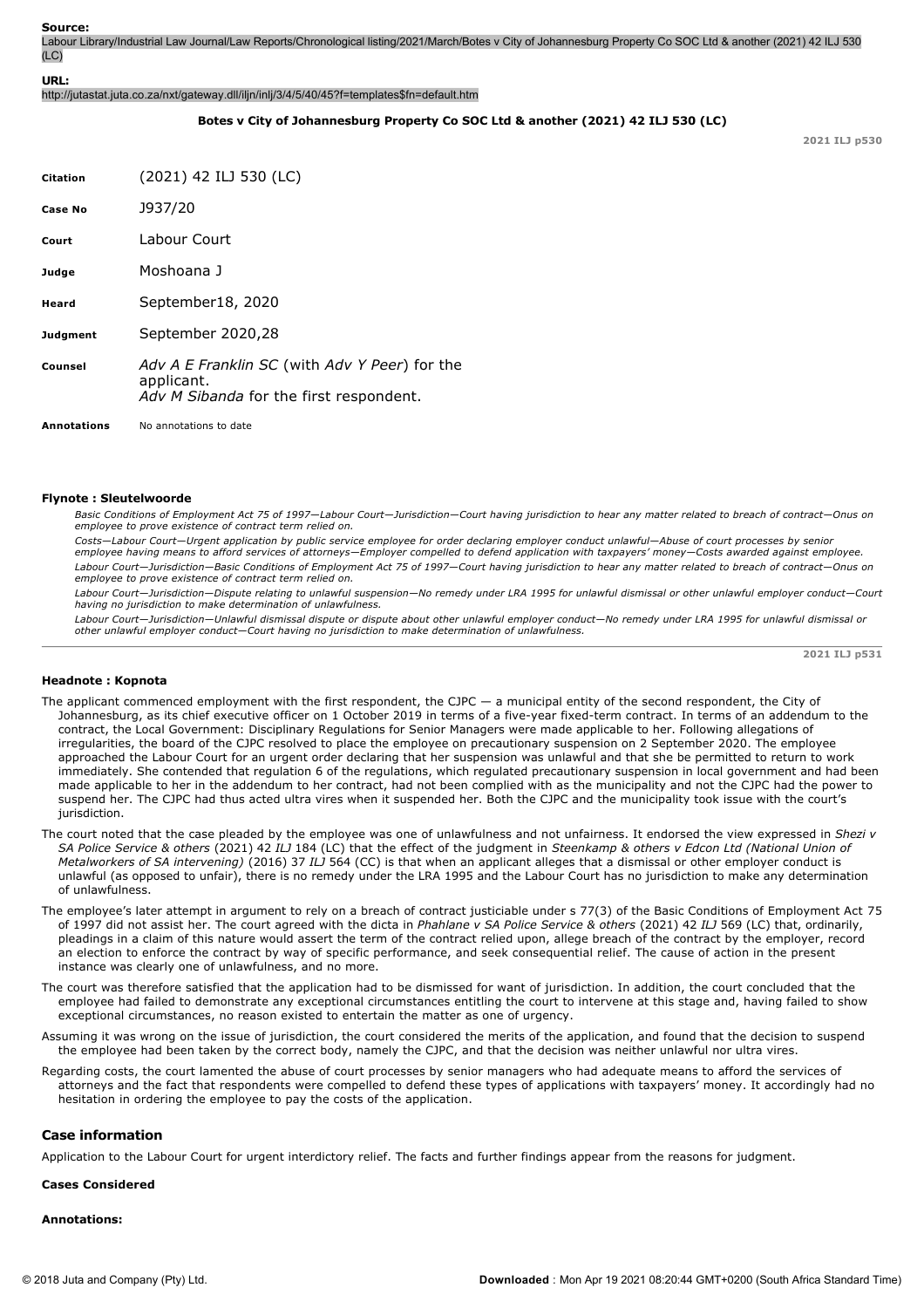| Southern Africa                                                                                         |
|---------------------------------------------------------------------------------------------------------|
| Alfred McAlpine & Son (Pty) Ltd v Transvaal Provincial Administration 1974 (3) SA 506 (A) (referred to) |
| Booysen v Minister of Safety & Security & others (2011) 32 ILJ 112 (LAC) (considered)                   |

Chirwa v Transnet Ltd & others 2008 (4) SA 367 (CC); (2008) 29 *ILJ* 73 (CC) (referred to) Democratic Municipal & Allied Workers Union of SA & others v City of Johannesburg (2020) 41 *ILJ* 912 (LC) (referred to) Dladla v Council of Mbombela Local Municipality & another (2) (2008) 29 *ILJ* 1902 (LC) (relied on) Doctors for Life International v Speaker of the National Assembly & others 2006 (6) SA 416 (CC) (referred to) Gcaba v Minister for Safety & Security & others 2010 (1) SA 238 (CC); (2010) 31 *ILJ* 296 (CC) (considered) Kimberley Junior School & another v Head, Northern Cape Education Department & others 2010 (1) SA 217 (SCA) (referred to) Law Society of SA & others v President of the Republic of SA & others 2019 (3) SA 30 (CC) (considered) Masetlha v President of the Republic of SA & another 2008 (1) SA 566 (CC) (referred to) Millsite Investment Co (Pty) Ltd, Ex parte 1965 (2) SA 582 (T) (referred to) National Director of Public Prosecutions v Zuma 2009 (2) SA 277 (SCA) (referred to) Oudekraal Estates (Pty) Ltd v City of Cape Town & others 2004 (6) SA 222 (SCA) (referred to) Phahlane v SA Police Service & others (2021) 42 *ILJ* 569 (LC) (relied on) Raseroka v SA Airways (SOC) Ltd (2020) 41 *ILJ* 978 (LC) (considered) Santos Professional Football Club (Pty) Ltd v Igesund & another 2002 (5) SA 697 (C); (2002) 23 *ILJ* 1779 (C) (referred to) Shezi v SA Police Service & others (2021) 42 *ILJ* 184 (LC) (relied on) Singhala v Ernst & Young Inc & another (2019) 40 *ILJ* 1083 (LC) (referred to) Steenkamp & others v Edcon Ltd (National Union of Metalworkers of SA intervening) 2016 (3) SA 251 (CC); (2016) 37 *ILJ* 564 (CC) (relied on) Vumba Intertrade CC v Geometric Intertrade CC 2001 (2) SA 1068 (W) (referred to) Wereley v Productivity SA & another (2020) 41 *ILJ* 997 (LC) (distinguished) United Kingdom Salomon v Salomon & Co Ltd [1897] AC 22 (HL); [1895-9] All ER 33 (HL) (referred to) **Statutes Considered** Basic Conditions of Employment Act 75 of 1997 s 77(3) Constitution of the Republic of SA 1996 s 1*(c)*, s 23(1), s 33, s 35, s 167(7), s 172 Employment Equity Act 55 of 1998 Labour Relations Act 66 of 1995 s 157, s 157(1), s 157(2), s 157(4)*(a)*, s 157(5), s 158, s 158(1)*(a)*, s 158(1)*(h)*, s 173, s 186(2)*(b)*, s 191(1) *(a)*(i)-(ii), s 191(5)*(a)*(iv) Local Government: Municipal Systems Act 32 of 2000 s 86B(1)(a), s 93A, s 93J(1)-(2), s 93L Promotion of Administrative Justice Act 3 of 2000 *Adv A E Franklin SC* (with *Adv Y Peer*) for the applicant. *Adv M Sibanda* for the first respondent. Judgment reserved.

# **Judgment**

Moshoana J:

#### *Introduction*

[1] In this application, the applicant, Helen Margaret Botes (Botes), alleges unlawful conduct on the part of the board of the City of Johannesburg Property Co (CJPC). According to Botes, the board acted ultra vires and as such its decision is bound to be declared as such and be set aside. The onset of this matter is the placing of Botes on a precautionary suspension pending the outcome of disciplinary steps to be taken against her. The basis of the challenge is two-fold, namely (a) the board does not have the power to place her on suspension differently put, the board acted ultra vires as it usurped the powers of the City of Johannesburg Metropolitan Municipality (the municipality) and *(b)* if so empowered, the necessary jurisdictional facts to exercise the powers were absent. The application is opposed.

#### *Background facts*

[2] The CPJC is a municipal entity of the municipality. On 1 October 2019, Botes commenced employment with the CJPC as chief executive officer. She entered into a fixed-term contract of employment. Such contract was to endure until September 2024. On or about 30 November 2019, Botes and the CPJC concluded an addendum to the fixed-term employment contract. Relevant to this application, Botes was regarded as a senior employee and the terms of the Local Government: Disciplinary Regulations for Senior Managers  $^{\pm}$  (regulations) were made applicable to her. Of essence in this application is regulation 6 which deals with precautionary suspensions.

[3] Around 1 June 2020, the board of the CJPC received a whistleblower's report making allegations of irregularities in respect of the appointment of contractors to perform deep cleaning services at the various properties owned and administered by the CJPC in consequence of the Disaster Management Regulations. Botes was favoured with a copy of the said report. On 4 June 2020, a second whistleblowing report was received, which was also availed to Botes. In both reports Botes was not directly implicated. Following the reports, it was suggested and agreed to by Botes that she be placed on special leave. She remained on special leave until 25 June 2020.

[4] On 18 August 2020, the board of the CJPC resolved to advise Botes of its intention to place her on a precautionary suspension. On 20 August 2020, Botes was invited to be heard prior to the decision to place her on precautionary suspension. On 24 August 2020, Botes exercised her right to be heard and effectively challenged the authority of the board to place her on precautionary suspension. In addition, she highlighted that the allegations lacked particularity.

**2021 ILJ p533**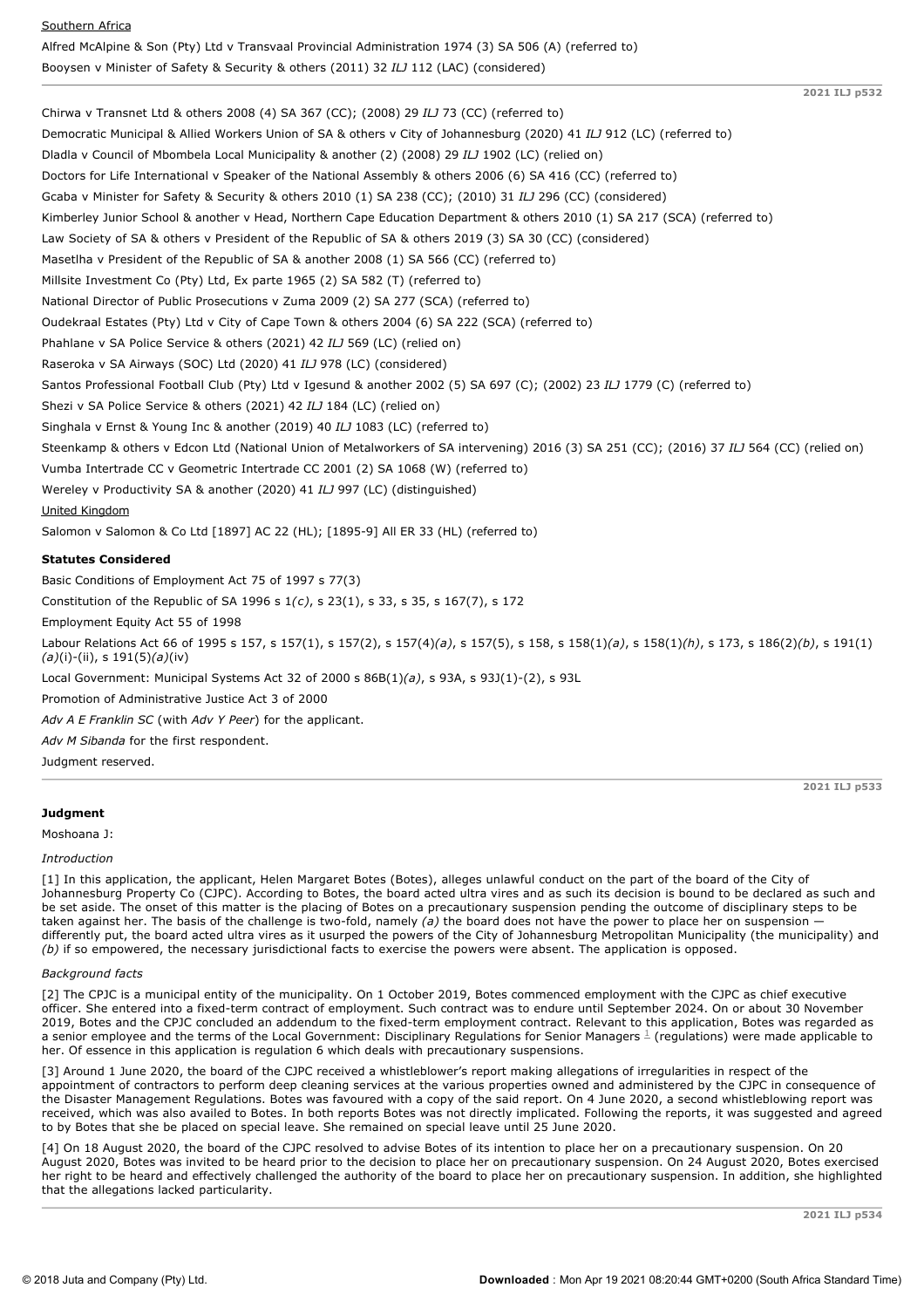## Moshoana J

[5] On 2 September 2020, the board of the CJPC resolved to place Botes on precautionary suspension. Botes was notified in writing on 4 September 2020 of the resolution to place her on precautionary suspension. Aggrieved thereby on or about 9 September 2020, Botes launched this application on an urgent basis. The application was enrolled before me on 18 September 2020.

# *The legal basis of this application*

[6] This application rotates on two fulcrums. Chiefly Botes challenges the lawfulness of the decision to place her on a precautionary suspension. The second fulcrum is that the jurisdictional facts allowing for the decision to place her on a precautionary suspension are absent. The case of Botes is predicated on regulation 6. The said regulation reads thus:

'Precautionary suspension

(1) The municipal council may suspend a senior manager at the workplace on full pay if it is alleged that the senior manager has committed an act of misconduct, where the municipal council has reason to believe that

- *(a)* the presence of the senior manager at the workplace may
	- (i) jeopardise any investigation into alleged misconduct;
	- (ii) endanger the well-being or safety of any person or municipal property; or
	- (iii) be detrimental to stability in the municipality; or
- *(b)* the senior manager may -

(i) interfere with potential witnesses; or

(ii) commit further acts of misconduct.'

## *Jurisdiction of the Labour Court*

[7] In opposing the present application, the respondents took issue with the jurisdiction of the Labour Court. The contention being that the weight of authorities  $^2$  in this court leans towards the lack of jurisdiction by the Labour Court. In the main all the recent authorities took a leaf from the judgment of the Constitutional Court in *Steenkamp & others v Edcon Ltd (National Union of Metalworkers of SA intervening).* 2 Almost five years ago the learned Justice Van der Westhuizen in *Gcaba v Minister for Safety & Security & others* $^4$  had the following to say:

'[52] Finally, it is undoubtedly correct that the same conduct may threaten or violate different constitutional rights and give rise to different causes of action in law, often to be pursued in different fora...

[75] Jurisdiction is determined on the basis of the pleadings, as Langa CJ held in *Chirwa* and not the substantive merits of the case.'

**2021 ILJ p535**

**2021 ILJ p536**

## Moshoana J

[8] On the alleged conduct of the board of the CJPC, the following possible causes of action arise — *(a)* an unfair labour practice within the contemplation of s 186 of the Labour Relations Act;  $\frac{5}{2}$  (*b*) common-law breach of contract claim; (*c*) breach of s 33 of the Constitution of the Republic of South Africa 1996 (the Constitution) — remediable by review under the Promotion of Administrative Justice Act <sup>6</sup> (PAJA); *(d)* breach of s 1*(c)* of the Constitution — remediable under s 158(1)*(h)* of the LRA — legality/rationality review.

[9] The fact that a party has various possible causes of action does not suggest that he or she can be remedied even if his or her pleadings set out one specific cause of action. The Labour Court is a creature of statute and it derives its powers from the LRA and any other law that gives it jurisdiction. Primarily the jurisdiction of the Labour Court arises from s 157 of the LRA. Section 157(1) specifically provides that the Labour Court has exclusive jurisdiction in respect of matters that elsewhere in the LRA or in terms of any other law are to be determined by the Labour Court. In terms of the LRA, matters relating to suspensions within the contemplation of s 186(2)*(b)* are to be determined by the Commission for Conciliation, Mediation & Arbitration (CCMA) or a bargaining council and not the Labour Court — s 191(1)*(a)*(i)(ii) read with s 191(5)*(a)*(iv) of the LRA. Botes disavowed the remedies in the LRA.

[10] There can be no doubt that the dispute of Botes is justiciable in the CCMA or at a bargaining council. This not being an appeal or a review this court in its discretion may refuse to determine the dispute of Botes because it is not satisfied that an attempt was made to resolve the dispute through conciliation  $- s 157(4)(a)$ . The scheme of the LRA is predicated on amicable dispute resolution. It is for that reason that this court and other dispute-resolving fora lack jurisdiction if the dispute has not been referred to conciliation.

[11] Section 157(2) is reserved for alleged or threatened violation of any fundamental right entrenched in chapter 2 of the Constitution arising from employment and from labour relations or the constitutionality of any executive or administrative act or conduct or threat thereof by the state in its capacity as an employer and application of any law for the administration of which the Minister of Employment & Labour is responsible. This jurisdiction is shared with the High Court.

[12] What requires emphasis is that the Labour Court may gravitate to s 157(2) only where s 157(1) does not give it jurisdiction. Only then would it seek a shared jurisdiction. Where the LRA gives jurisdiction to other statutory fora, it is fundamentally wrong for the Labour Court to approbate to itself jurisdictional powers under s 157(2) simply because *(a)* a fundamental right as entrenched is violated or threatened with violation; and *(b)* the threat arises from employment and labour relations. A number of other pieces of legislation exist to champion the fundamental rights in chapter 2 of the Constitution. For example,

## Moshoana J

the Employment Equity Act <sup>7</sup> (EEA) guarantees the right to equality. In terms of the EEA certain disputes are justiciable in the CCMA or bargaining council. If s 157(2) is not given a restrictive and purposive interpretation some of the disputes could be taken over by the Labour Court. Section 157(5) makes the point above.

[13] Pleadings aside, the conduct complained of may be astutely tucked under s 157(2) because it affects the fundamental right to fair labour practices of Botes — s 23(1) of the Constitution. In my view, it shall be inappropriate for this court to assume jurisdiction when the LRA — a statute passed to give effect to the rights in s 23 of the Constitution — provides that unfair labour disputes in relation to unfair suspensions should be justiciable under s 191 by the CCMA or bargaining council. Without entertaining the debate around lawfulness and fairness, if the legislature wished to clothe any of the dispute-resolving bodies including the Labour Court with powers to entertain the lawfulness of a suspension, the legislature could have said so. The conclusion I arrive at is that the claim of Botes cannot be entertained under s 157(2). The act of placing an employee on precautionary suspension is not an executive or administrative act. On Botes' version, the board is incapable of exercising powers emanating from the regulations. Only a municipal council has that capability. In any event the regulations fall under the administration of the Minister of Local Government and not of Department of Employment & Labour.

[14] I now turn to the pleadings of Botes. As a general principle, a party makes his or her case in the founding papers. In the founding affidavit she testified as follows:

'7 This is an application in which I seek a *declarator* that my suspension by the board of directors of the first respondent [CJPC], which was<br>communicated to me on 4 September 2020, be declared *to be unlawful* and where honourable court to withdraw the notice of suspension, and to permit me to return to work forthwith. . .

- 32 The decision to suspend me, therefore, falls to be declared *unlawful* and accordingly reversed. . .
- 38 For avoidance of doubt, *the interdict* sought is final in nature.'

[15] As pointed out earlier the jurisdiction of the Labour Court arises from s 157. Section 158 deals with the powers and not jurisdiction of the Labour Court. In other words, the Labour Court may exercise any powers in s 158 if it has jurisdiction to entertain a matter. That simply means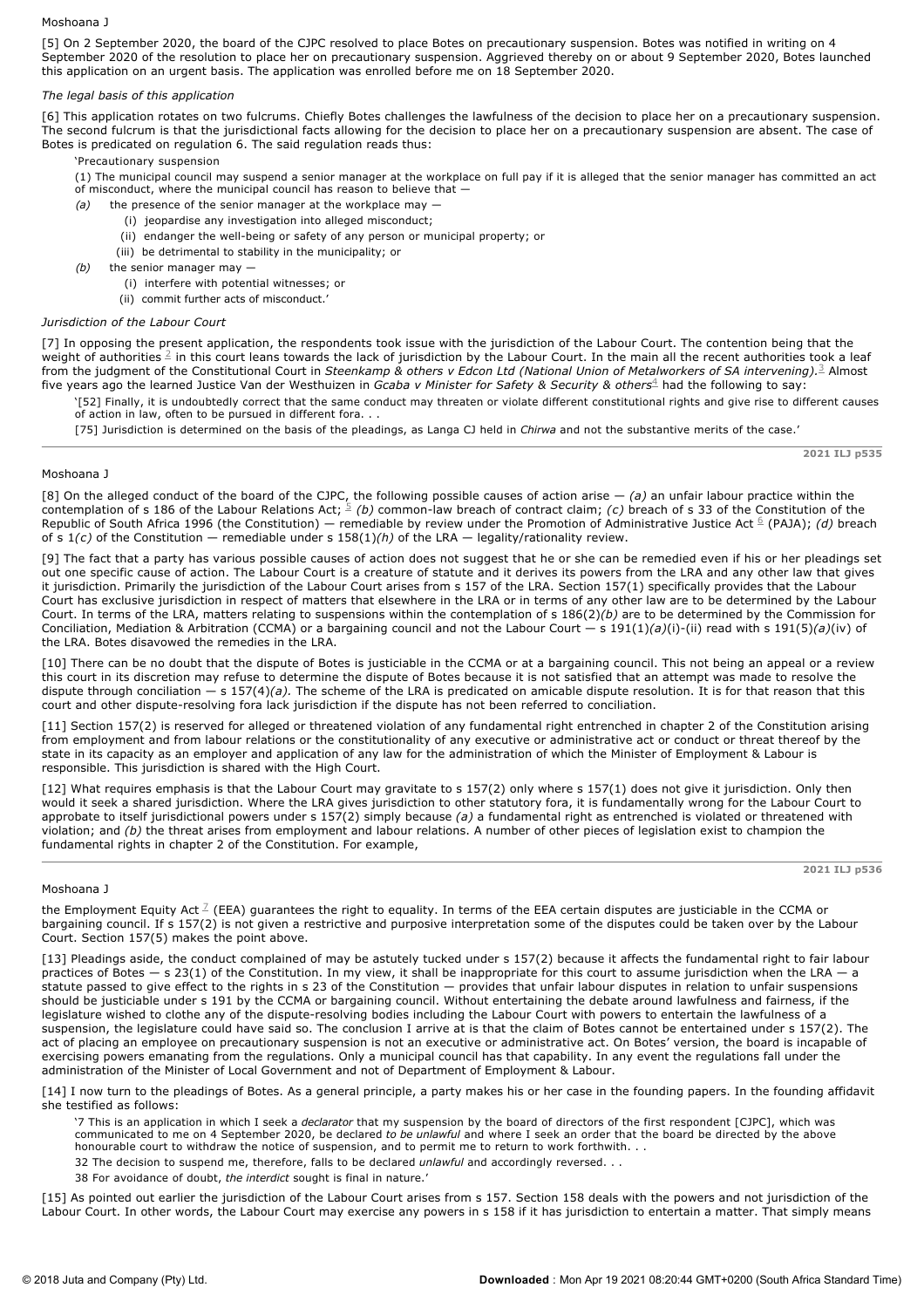that the Labour Court is not empowered to, for instance, declare as being unlawful and/or interdict actions that do not reside under its jurisdiction. As can be observed, Botes invokes some of the available powers of the Labour Court — declaratory order — s 158(1)*(a)*(iv) and interdict — s 158(1)*(a)*(ii) of the LRA. Unfortunately, where the Labour Court lacks jurisdiction it cannot exercise those powers.

# Moshoana J

[16] The case pleaded by Botes is that of unlawfulness and not unfairness. To that end I fully endorse the view expressed by my brother Van Niekerk J in *Shezi v SA Police Service*, <sup>8</sup> when he said:

'The effect of this judgment [*Steenkamp v Edcon*] is that when an applicant alleges that a dismissal is unlawful (as opposed to unfair), there is no remedy under the LRA and this court has no jurisdiction to make any determination of unlawfulness.'

[17] Although the Labour Court is a court of law and equity  $- s 151(1)$  of the LRA, when it comes to jurisdiction, like any administrative body, its jurisdiction arises or is predicated on certain jurisdictional facts, ie s 157 of the LRA. Plainly, the Labour Court cannot exercise jurisdiction if s 157 does not allow it. Jurisdiction sits on two pillars. Firstly, there must be jurisdictional facts (s 157), secondly the power itself (s 158). In Kimberley Junior School & another v Head, Northern Cape Education Department & others<sup>9</sup> the Supreme Court of Appeal said the following, which mutatis mutandis applies with equal force to courts that are creatures of statute:

'Under common law, necessary preconditions that must exist before an administrative power can be exercised are referred to as "jurisdictional facts". In the absence of such preconditions or jurisdictional facts, so it is said, the administrative authority effectively has no power to act at all.'

[18] More appropriately in this matter, without the necessary jurisdiction emanating from s 157 of the LRA, the Labour Court has no powers under s 158 at all. In support of her case for jurisdiction, Botes heavily relies on judgments  $^{10}_{-}$  pre-*Steenkamp*. In *Mettler v Nelson Mandela Bay* Metropolitan Municipality  $^{1\pm}$  which was decided in 2019 post-*Steenkamp* the court does not specifically deal with the jurisdiction of the Labour Court. It is no authority for the proposition that this court retains jurisdiction. After hearing argument, I directed Mr *Franklin SC* to the cases post*Steenkamp*. He required time until after 23 September 2020. He was afforded that time. In turn supplementary submissions were made. Apparent from those submissions is a volte face from unlawfulness to a breach of contract claim justiciable under s 77(3) of the BCEA. It does seem that Botes seeks to equate unlawfulness with a breach. Much as this court accepts that at a general level where a party breaches a contract that party is said to be acting unlawfully. By definition unlawfulness means the quality of failing to conform to law, acting contrary to accepted morality or convention; illegal or illicit. Reliance was placed on *Wereley v Productivity SA & another.* I This judgment is distinguishable in that Wereley specifically pleaded s 77(3) of the BCEA. Botes placed emphasis on the relief granted by

## Moshoana J

my brother Lagrange J in *Wereley*. He declared the conduct to be unlawful and in breach of the contract of employment and void ab initio. I take a different view on the issue of a remedy.

[19] Where a party to the contract does not act in accordance with the terms of the contract, that party is said to be repudiating the contract. The innocent party has a right to accept the repudiation and elect to hold the other party to the contract or cancel the contract and claim damages. If the guilty party does not perform as per the terms of the contract, the innocent party may approach a competent court to seek what is known as specific performance. Therefore, a court may at its discretion order specific performance. That in my view does not extend to declaring unlawfulness. In order for a party to obtain relief of specific performance, that party must first show breach/repudiation an unlawful act. As a general rule of the law of contract not all breaches/repudiations lead to automatic end of the contract. The innocent party must first make an election. If that party elects to keep the contract alive despite the repudiation — unlawful act — that party may sue for specific performance.

[20] It is observed that other than stating that *Steenkamp* is limited to cases where the LRA is ostensibly relied on, Botes did not deal with the *Shezi* and *Phahlane* judgments. To that extent, I do not believe to be Botes' argument that those judgments are wrong. I do not agree with a submission that *Steenkamp* is confined. The principle in *Steenkamp* can be summarised as follows: where an employee alleges unlawfulness and not unfairness, the Labour Court lacks jurisdiction.

[21] Botes does acknowledge that in her pleadings she did not allege any breach nor did she reference s 77(3). Much as Botes attempts to hide behind the difference between breach and unlawfulness, her claim is not pleaded as one of breach and does not reside in s 77(3). In *Phahlane v* SAPS & others,  $1/3$  this court stated the following:

'Ordinarily, pleadings in a claim of this nature [contractual claim] would assert that term of the contract relied upon, alleged breach of that contract by the employer, record an election to enforce the contract by way of specific performance, and seek consequential relief. The cause of action in the present instance is clearly one of unlawfulness, in the form of an alleged breach of regulation 9, and no more.'

[22] I fully agree with the above statement. It is only now in argument that Botes seeks to contend that s 77(3) finds application. In *Phahlane*, the following was said at para 6 with which I fully agree:

'In other words, a party referring a dispute to this court for adjudication must necessarily point to a provision of the LRA or some other law that provides for that dispute to be determined by this court.

[23] This court is not persuaded that it retains jurisdiction in this matter. Accordingly, the application ought to be dismissed for want of jurisdiction. What remains is the exceptionality argument. In

## Moshoana J

*Booysen v Minister of Safety & Security & others,*  $^{14}$  the Labour Appeal Court (LAC) differed with Acting Justice Cheadle that the jurisdiction of the Labour Court is ousted when it comes to incomplete disciplinary steps. First and foremost, *Booysen* was decided before *Steenkamp*. By necessary implication *Booysen* may have been overruled by *Steenkamp* in my view.

[24] In dealing with the question of jurisdiction, the LAC made reference to ss 157 and 158 of the LRA as well as s 77(3) of the Basic Conditions of Employment Act  $^{15}$  (BCEA) and the Constitutional Court judgments of *Chirwa v Transnet Ltd & others*  $^{16}$  and *Gcaba*. After that it concluded thus at para 39:

'The enquiry in matters of the nature under discussion is whether the *facts presented* indicate whether the Labour Court has jurisdiction to determine the dispute.' (Emphasis added.)

[25] With respect this seems to confine jurisdiction to the facts as opposed to what the LRA provides. In *Steenkamp* the Constitutional Court was more concerned with what the LRA states. In my view, since the Labour Court is a creature of statute, the place to seek and find its jurisdiction is the statute that begets it. The Labour Court has no jurisdiction beyond that granted by the statute creating it. Section 173 provides that the named courts have inherent power to protect and regulate their own process and to develop the common law, taking into account the interests of justice. This section, in my view does not give the Labour Court as a court of a similar status as the High Court inherent jurisdiction in all employer and employee matters. Its exclusive jurisdiction is circumscribed by the provisions of s 157 of the LRA. In *Ex parte Millsite Investment Co (Pty) Ltd*,  $^{17}$  the following was said:

'[A]part from powers specifically conferred by statutory enactments and subject to any deprivation of power by the same source, a Supreme Court can entertain a claim or give any order which at common law it would be entitled so to entertain or give. It is to that reservoir of power that reference is made where in various judgments courts have spoken of the inherent power of the Supreme Court. The inherent power is not merely one derived from the need to make the court order effective, and to control its own procedure, but to hold the scales of justice where no law provides directly for such a given situation.'

[26] In my view where the statute circumscribes the power, a court of a similar status as the High Court cannot willy-nilly invoke its inherent

**2021 ILJ p537**

**2021 ILJ p538**

**2021 ILJ p539**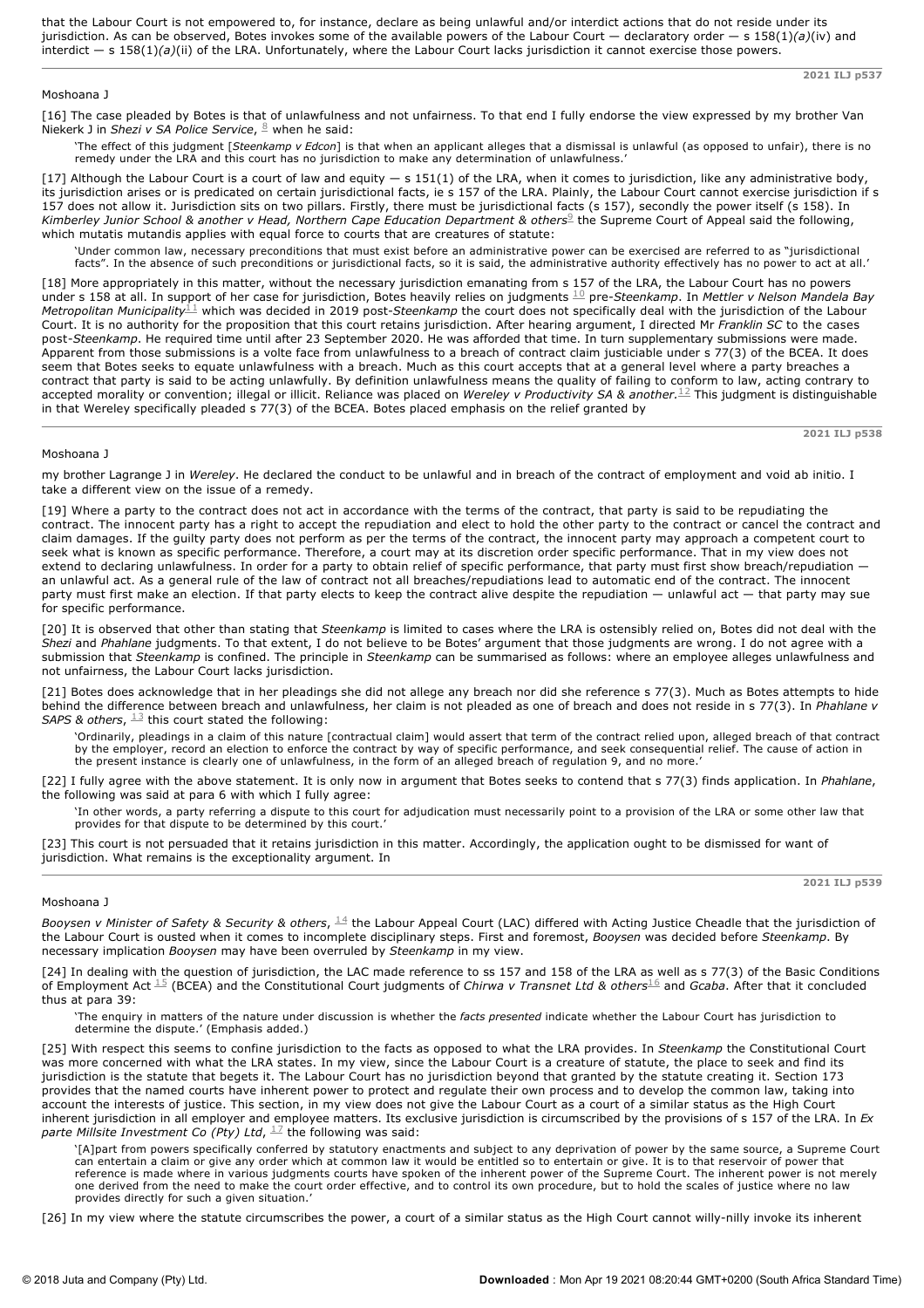powers. In *Booysen*, the LAC endorsed the observation by the Labour Court that if the court has jurisdiction it would have the power to grant an appropriate remedy and it does not follow that because the Labour Court has the power to grant the remedy

**2021 ILJ p540**

**2021 ILJ p541**

#### Moshoana J

it has the jurisdiction to determine the matter. At the end the LAC answered the question as follows (at para 54):

'To answer the question that was before the court a quo, the Labour Court has jurisdiction to interdict any *unfair conduct* including *disciplinary action*. However, such intervention should be exercised in exceptional circumstances. It is not appropriate to set out the test. It should be left to the discretion of the Labour Court to exercise such powers having regard to the facts of each case. Among the factors to be considered would in my view be whether the failure to intervene would lead to grave injustice or whether justice might be attained by other means. The list is exhaustive.' (Emphasis added.)

[27] What can be observed with ease is that exceptionality does not beget jurisdiction. It only begets intervention by the court. The corollary of that is that even where exceptional circumstances are shown, where this court lacks jurisdiction it cannot entertain the matter. Of course, the worrying factor is that of the Labour Court assuming jurisdiction on any unfair conduct or disciplinary action. In terms of the LRA matters involving unfair suspension or other unfair disciplinary action short of dismissal are to be determined by the CCMA or bargaining council. When regard is had to *Steenkamp* all the remedies are derived from the LRA and unfairness is the guide. In terms of the LRA the Labour Court shares jurisdiction with the CCMA and the bargaining council in most of the disputes.

[28] The LRA is crafted in such a manner that matters reserved for the jurisdiction of the Labour Court are carefully spelled out. Nowhere in the LRA does one find jurisdiction approbated to the Labour Court in respect of unfair conduct or disciplinary action. Nonetheless as the court below I am bound by *Booysen*. To the extent that this court assumes jurisdiction, this court refuses to exercise its discretion to intervene. Exceptional circumstances are those that are unusual or different. The Constitutional Court in the matter of *Law Society of SA & others v President of the Republic of SA & others*  $^{18}$  cautioned thus:

'Courts therefore ought to intervene in incomplete processes only when no other avenue is realistically available to adequately address whatever grievances the people might have.

[29] In my view the better approach is to ask if there are no other avenues as opposed to attempting to define and/or find the so-called exceptional circumstances. It is too arduous a task for the Labour Court. It has been shown in this court that parties make up all sorts of 'exceptional circumstances' not only to get a foot in the door — jurisdiction — but to get this court to stop some unfair but beguiled as unlawful conduct. It is only where a person may not be afforded substantial relief once the process is completed because the underlying conduct would have achieved its object that a court would intervene.  $19$ 

[30] An employee who has been 'unlawfully' suspended has substantial relief in due course. In an instance where, as is the case here, an

#### Moshoana J

employee's main gripe is that of being suspended by the wrong person, there is no basis for the court to intervene. I must state that under common law where a person exercises a power that he or she does not have, it is said that the person acted ultra vires — an incidence of the rule of law. In the constitutional order ultra vires offends the principle of legality, which renders such conduct reviewable in law. I shall return to the issue of a legality review in due course. However, on application of the *Oudekraal<sup>20</sup>* principle a decision factually remains until set aside by a competent court. Botes does not seek a review before this court.

[31] The conclusion I reach is that Botes failed to demonstrate any exceptional circumstances that would entitle this court to intervene at this stage. Of course, this aspect runs in tandem with the issue of urgency. Where exceptional circumstances are not shown, there exists no reason to entertain a matter as one of urgency. The application must fail on this front too.

## *The remedy of review*

[32] As pointed out above the conduct complained of by Botes is capable of being set aside on review. There can be no doubt that the CJPC is an organ of state. Also, there can be no doubt that the regulation has the status of subordinate legislation. Although the concept of exercise of public power is an elusive and difficult pony to ride, it can be safely stated that exercising powers emanating from regulation 6 is an exercise of statutory power. A functionary cannot exercise powers that he or she does not have. Such offends the principle of legality.

[33] In this court legality reviews are brought under s 157(1) read with s 158(1)*(h)* of the LRA. It has been held in this court that where the LRA provides another remedy, s 158(1)*(h)* may not be invoked. However, in this instance, Botes conveniently disavowed the remedies of the LRA, it can be conveniently concluded that there is no other remedy in the LRA.

[34] Of course the pleaded case of Botes is not one of review but that of a declarator and an interdict. On this simple basis this court shall not consider whether the conduct offends the principle of legality.

#### *The breach of contract claim*

[35] Botes alleges that the terms of the regulations are incorporated in her employment contract. In terms of s 77(3) of the BCEA, this court has concurrent jurisdiction with the civil courts to hear and determine any matter concerning a contract of employment. It is worth repeating that in a case involving a breach of contract, the innocent party has an election to make. Either to hold the other party to the contract or cancel the contract and sue for damages. Botes did not plead a breach and did not indicate any election she made.

## **2021 ILJ p542**

## Moshoana J

[36] A remedy of specific performance is a discretionary one. It is a remedy that must be afforded sparingly particularly in employment contracts.  $^{21}$  Botes did not, in her notice of motion, seek specific performance in a contractual sense. She sought an order to be permitted to return to work. Where a party approaches this court under s 77(3) such a party must state so in his or her founding papers. Having scoured the papers before me I searched in vain for any reference to s 77(3) of the BCEA or any alleged breach. The conclusion I reach is, therefore, that this is not a s 77(3) application.

### *The merits of the application*

[37] Assuming I am wrong on the jurisdiction issue, I proceed to consider the merits of the application. The declarator sought by Botes is not one of declaration of rights as between the parties. It is one as contemplated in s 172 of the Constitution. This power requires dealing with a constitutional matter. In terms of s 167(7) of the Constitution, a constitutional matter includes any issue involving the interpretation, protection or enforcement of the Constitution. Section 1*(c)* of the Constitution provides for the supremacy of the Constitution and the rule of law. As pointed out above ultra vires is an incidence of the rule of law. Clearly, Botes is seeking to enforce or protect the rule of law.

#### *The issue of who must exercise the power*

[38] A textual reading of regulation 6 suggests that only the municipality may exercise the power. Of course, often times the textual reading does not reveal the intention of the parties. Where a literal interpretation leads to absurdity then it ought to be abandoned in search of the ever-illusive intention of the parties.

*The relationship between the CJPC and the municipality*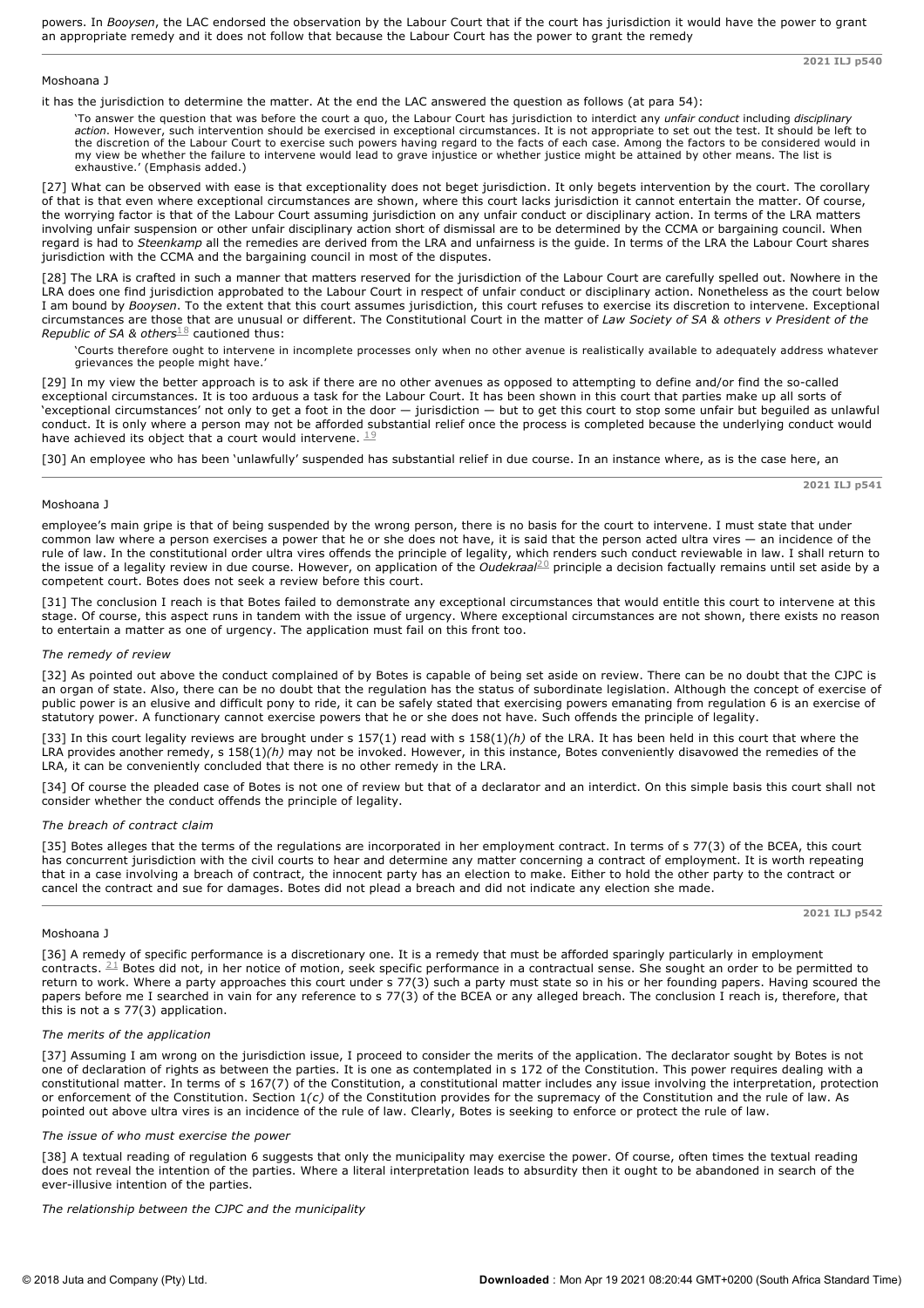[39] The Local Government: Municipal Systems Act  $^{22}$  (Systems Act) defines a municipal entity to mean a private company referred to in s 86B(1)(a) of the Systems Act. It must follow that the CJPC is a private company. The old principle of Salomon v Salomon & Co Ltd<sup>23</sup> is that a company holds its corporate identity and is separate from its shareholders. That being applied, the municipality is a shareholder or, aptly put, an interest holder in CJPC.

[40] Section 93J(1) of the Systems Act obligates and empowers the board of directors of a municipal entity to appoint a chief executive authority. Section 93J(2) states that the chief executive officer is accountable to the board. The dictionary meaning of the word 'accountable' is expected or required to account for one's action; answerable. It has

**2021 ILJ p543**

# Moshoana J

been held that a power to appoint implies the power to discipline.  $^{24}$  The trouble in this matter started when the parties concluded an addendum. The parties chose to adapt the regulations without carefully considering that certain terms, like a municipal council, did not apply to them. At that time, Botes must have known that her employer that she was answerable to was the CJPC and not the municipality.

[41] Similarly, the CJPC was under no illusion that it dealt with Botes as an employee of its shareholder. I do not believe that if an officious bystander were to have asked Botes and the CJPC shortly after the addendum was concluded that where reference was made to the municipal council it referred to the CJPC, they both could have said 'oh yes of course'. Where it is equitable and reasonable to do so a court of law may imply terms into a contract of the parties or fill the apparent missing gap. The legal position is that only the CJPC may employ a chief executive officer and that person so employed is answerable to the board of the CJPC. Section 93A*(b)* of the Systems Act obligates the municipality to allow the CJPC to fulfil its responsibilities. That being so, it is incongruent with the settled legal position that a non-employer may instil discipline on a non-employee. This court in *Shabane v Nkwinti & another<sup>25</sup>* remarked as follows:

'To my mind it defies logic for a minister not to have powers to discipline a head that serves in a department under his or her control.'

[42] I hold a view that it shall be illogical to think that a municipality that did not appoint a person would have powers to discipline that person. It shall be congruent with s 93L read with s 93A of the Systems Act to imply  $^{\underline{2}6}$  that where [the term] `a municipal council' is employed in the regulations it must mean the board of directors since only it has the statutory power to appoint. As correctly argued by Mr *Sibanda*, appearing for the respondents, the CJPC is not empowered to delegate upwards. In itself it acts on delegated powers as delegated by legislation. The most common form of delegation occurs when someone in a superior role transfers authority to a subordinate. On application of the principle delegatus non potest delegare, the CJPC cannot delegate delegated powers. With all the above legal principles I conclude that the parties intended to mean the board of directors and not the municipal council and they simply forgot to make the necessary changes in their contract when they incorporated the regulations into the employment contract.

[43] Botes is simply taking advantage of that situation whilst knowing fully that she is not accountable to the municipality but to the board of directors. There is simply no basis upon which it can be reasonably concluded that Botes has any relationship of employment

**2021 ILJ p544**

### Moshoana J

with the municipality. Therefore, it is absurd to conclude that the parties seriously intended the municipality and its council to take a decision to suspend Botes. The conclusion I reach is that the decision to suspend was taken by the right body and as such it was not ultra vires.

#### *The basis of unlawfulness*

[44] The unlawfulness allegation hinges on two grounds. The first ground has already been dealt with above. I took the view that on a contextual and purposive interpretation of the employment contract much as the parties were not empowered to amend the regulations, it was within their powers to specify that where municipal council is referred to it meant the board of directors. This court in order to arrive at a sensible interpretation in order to establish the intention of the parties must imply that reference. With that possibility, the first ground is bound to fail.

[45] The second ground relates to the presence of jurisdictional facts to enable the exercise of the power. Mr *Franklin SC* relegated this ground to being a subsidiary ground. Of relevance in this ground is the phrase 'reason to believe'. The term 'reason to believe' received judicial attention in *Vumba Intertrade CC v Geometric Intertrade CC,*  $^{27}$  where the court concluded that the reason to believe must be constituted by facts giving rise to such belief and a blind belief or a belief based on such information or hearsay evidence as a reasonable man ought to or could not give credence to does not suffice. In that judgment, the court was seeking to interpret s 8 of the repealed Close Corporations Act. <sup>28</sup> In *Dladla v* Council of Mbombela Local Municipality & another  $(2)$ ,  $\stackrel{29}{\sim}$  this court stated the following:

'[18] Clause 9.1 gives the second respondent, obviously through the first respondent a discretion to suspend. However, that discretion has to be triggered in my view by the presence of allegations that he has committed serious misconduct. Clause 9.1 does not suggest that the said allegations ought to be communicated to the municipal manager before suspension.

[19] The wording is clear. Once an allegation exists that serious misconduct has been committed that is sufficient to trigger the coming into operation of clause 9.1 in particular. The belief that the municipal manager may jeopardize any investigation is in the absolute discretion of the municipality. Therefore, the test is subjective. Such belief need not be communicated to the applicant before suspension.'

[46] Mr *Franklin SC* submitted that Botes' issue is that the allegations were not communicated adequately to her. This court fails to understand this submission. In the letter of 20 August 2020, a catalogue of nine allegations were placed before Botes. Mr *Franklin SC* placed reliance on the decision of *National Director of Public Prosecutions v*

## **2021 ILJ p545**

# Moshoana J

 $Zuma<sup>30</sup>$  to advance the submission that the CJPC was obligated to communicate its reason to believe to Botes. I do not believe that this judgment advances Botes' case by an ounce. Rights of a person to be arrested are constitutional rights  $-$  s 35 of the Constitution  $-$  and are viewed differently from the rights of a person to be suspended.

[47] Properly viewed, Botes laments the contravention of the audi alteram partem rule. That right is guaranteed in regulation 6(2) which provides that before a senior manager may be suspended, he or she must be given an opportunity to make written representation to the municipal council why he or she should not be suspended within seven days of being notified of the council's decision to suspend him or her. The above is the full extent of the right. Nowhere is it stated that the senior employee must be informed of the reason to believe. This situation is analogous to a retrenchment situation. An employer is entitled to take a preliminary decision to retrench without consulting the employee to be affected.

[48] The only time a senior employee is entitled to some information is when the municipal council informs a senior employee in writing of the reasons for his or her suspension on or before the senior employee is suspended. During the exercise of audi alteram partem a senior employee engages with the reasons why he or she should not be suspended and not with why the municipal council reached its decision to suspend. In exercising the right, there is nothing to prevent the senior employee from settling the mind of the municipal council that his or her presence at the workplace will not jeopardise any investigations; endanger the well-being or safety of any person or municipal property; or be detrimental to stability in the municipality; or that he or she will not interfere with potential witnesses or commit further misconduct. Considering the fact that a municipal council may have taken a subjective view, it may be appropriate to dissuade the municipal council from continuing to hold the subjective view. The regulations obligate a municipal council to consider any representation submitted to it within a particular period. In making her submissions, Botes addressed the issue of the risk of interference, which pertinently addresses the question why she should not be suspended.